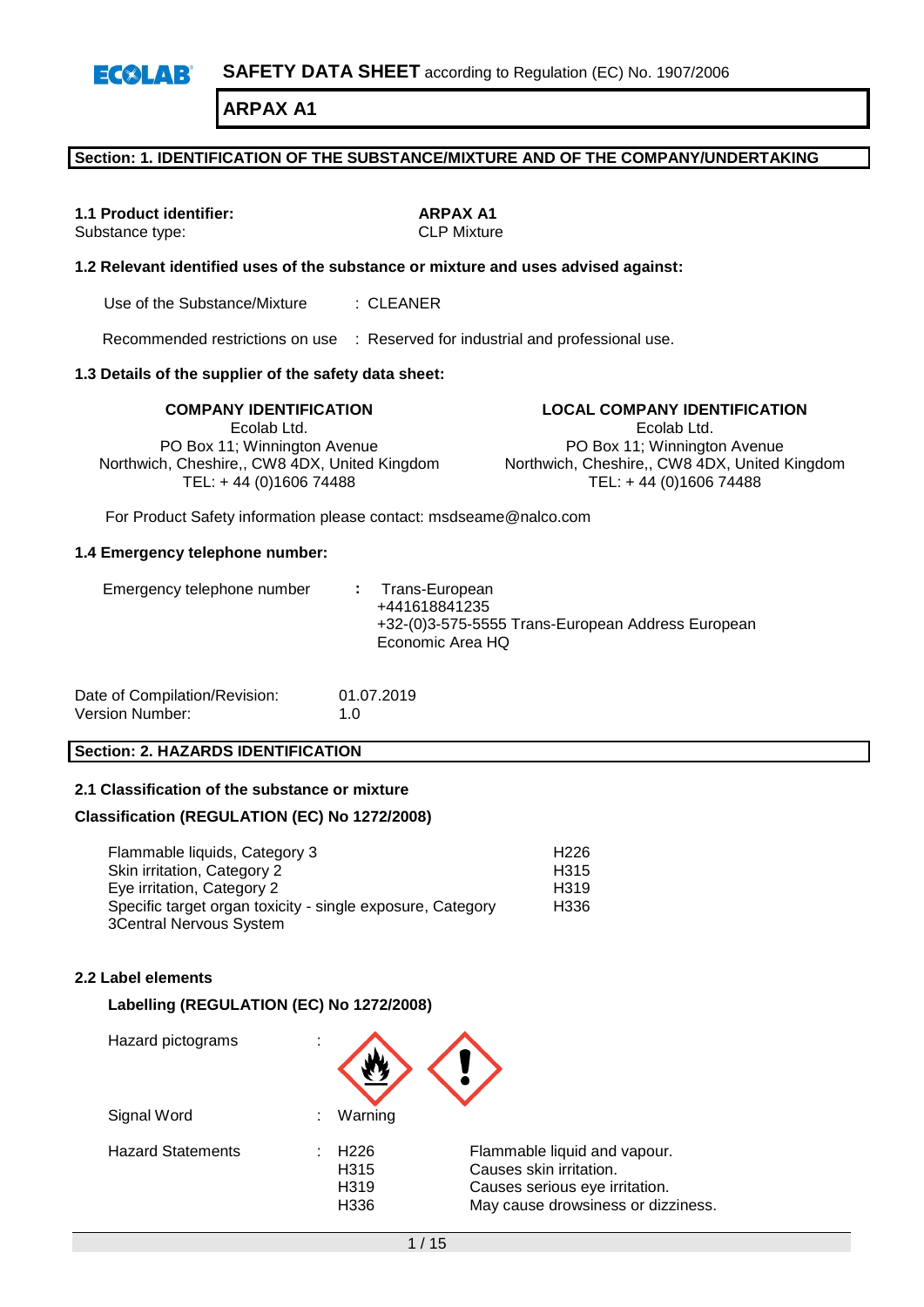| <b>Precautionary Statements</b> | <b>Prevention:</b><br>P <sub>210</sub><br>P <sub>280</sub> | Keep away from heat, hot surfaces, sparks,<br>open flames and other ignition sources. No<br>smoking.<br>Wear protective gloves/ eye protection/face |
|---------------------------------|------------------------------------------------------------|-----------------------------------------------------------------------------------------------------------------------------------------------------|
|                                 |                                                            | protection.                                                                                                                                         |

### **2.3 Other hazards**

None known.

### **Section: 3. COMPOSITION/INFORMATION ON INGREDIENTS**

#### **3.2 Mixtures**

### **Hazardous components**

| <b>Chemical Name</b>                         | CAS-No.<br>EC-No.<br>REACH No.                  | Classification<br>(REGULATION (EC) No 1272/2008)                                                                                                                                                                                      | Concentration:<br>$[\%]$ |  |  |  |  |
|----------------------------------------------|-------------------------------------------------|---------------------------------------------------------------------------------------------------------------------------------------------------------------------------------------------------------------------------------------|--------------------------|--|--|--|--|
| 1-Butoxy-2-Propanol                          | 5131-66-8<br>225-878-4<br>01-2119475527-28      | Skin irritation Category 2; H315<br>Eye irritation Category 2; H319                                                                                                                                                                   | $30 - 50$                |  |  |  |  |
| Diethanolamine                               | 111-42-2<br>203-868-0<br>01-2119488930-28       | ** Acute toxicity Category 4; H302<br>Skin irritation Category 2; H315<br>Serious eye damage Category 1; H318<br>Specific target organ toxicity - repeated<br>exposure Category 2; H373                                               | $0.1 - 0.25$             |  |  |  |  |
| 2-methoxypropanol                            | 1589-47-5<br>216-455-5                          | *** Flammable liquids Category 3; H226<br>Skin irritation Category 2; H315<br>Serious eye damage Category 1; H318<br>Reproductive toxicity Category 1B; H360D<br>Specific target organ toxicity - single<br>exposure Category 3; H335 | $0.1 - < 0.25$           |  |  |  |  |
| Substances with a workplace exposure limit : |                                                 |                                                                                                                                                                                                                                       |                          |  |  |  |  |
| 1-Methoxy-2-Propanol                         | 107-98-2<br>203-539-1<br>01-2119457435-35       | Flammable liquids Category 3; H226<br>Specific target organ toxicity - single<br>exposure Category 3; H336                                                                                                                            | $30 - 50$                |  |  |  |  |
| Triethanolamine                              | $102 - 71 - 6$<br>203-049-8<br>01-2119486482-31 |                                                                                                                                                                                                                                       | $1 - 2.5$                |  |  |  |  |

For the full text of the H-Statements mentioned in this Section, see Section 16.

### **Section: 4. FIRST AID MEASURES**

### **4.1 Description of first aid measures**

| If inhaled              | Remove to fresh air.<br>Treat symptomatically.<br>Get medical attention if symptoms occur.               |
|-------------------------|----------------------------------------------------------------------------------------------------------|
| In case of skin contact | : Wash off immediately with plenty of water for at least 15<br>minutes.<br>Use a mild soap if available. |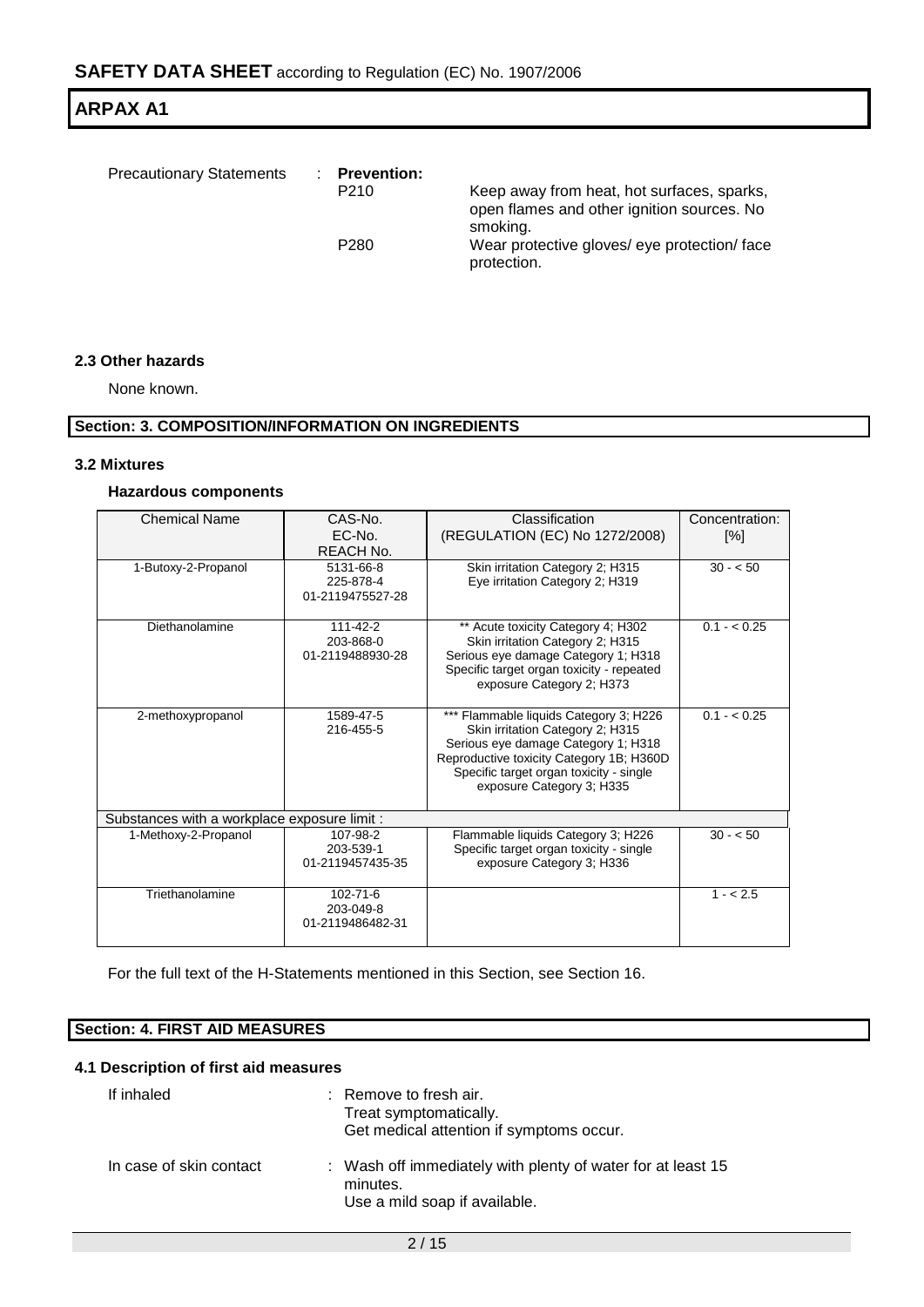| <b>ARPAX A1</b>            |                                                                                                                                                                                                           |  |
|----------------------------|-----------------------------------------------------------------------------------------------------------------------------------------------------------------------------------------------------------|--|
|                            | Get medical attention if irritation develops and persists.                                                                                                                                                |  |
| In case of eye contact     | : Rinse immediately with plenty of water, also under the eyelids,<br>for at least 15 minutes.<br>Remove contact lenses, if present and easy to do. Continue<br>rinsing.<br>Get medical attention.         |  |
| If swallowed               | $\therefore$ Rinse mouth.<br>Get medical attention if symptoms occur.                                                                                                                                     |  |
| Protection of first-aiders | : In event of emergency assess the danger before taking action.<br>Do not put yourself at risk of injury. If in doubt, contact<br>emergency responders. Use personal protective equipment as<br>required. |  |

### **4.2 Most important symptoms and effects, both acute and delayed**

**See Section 11 for more detailed information on health effects and symptoms.**

### **4.3 Indication of immediate medical attention and special treatment needed**

| Treatment | Treat symptomatically. |
|-----------|------------------------|
|-----------|------------------------|

|  | <b>Section: 5. FIREFIGHTING MEASURES</b> |  |
|--|------------------------------------------|--|
|--|------------------------------------------|--|

### **5.1 Extinguishing media**

| Suitable extinguishing media                              | : Foam<br>Carbon dioxide<br>Dry powder<br>Other extinguishing agent suitable for Class B fires<br>For large fires, use water spray or fog, thoroughly drenching<br>the burning material.                                              |
|-----------------------------------------------------------|---------------------------------------------------------------------------------------------------------------------------------------------------------------------------------------------------------------------------------------|
| 5.2 Special hazards arising from the substance or mixture |                                                                                                                                                                                                                                       |
| Specific hazards during<br>firefighting                   | : Fire Hazard<br>Keep away from heat and sources of ignition.<br>Flash back possible over considerable distance.<br>Beware of vapours accumulating to form explosive<br>concentrations. Vapours can accumulate in low areas.          |
| Hazardous combustion<br>products                          | Depending on combustion properties, decomposition products<br>may include following materials:<br>Carbon oxides                                                                                                                       |
| 5.3 Advice for firefighters                               |                                                                                                                                                                                                                                       |
| Special protective equipment<br>for firefighters          | : Use personal protective equipment.                                                                                                                                                                                                  |
| Further information                                       | : Use water spray to cool unopened containers. Fire residues<br>and contaminated fire extinguishing water must be disposed<br>of in accordance with local regulations. In the event of fire<br>and/or explosion do not breathe fumes. |

### **Section: 6. ACCIDENTAL RELEASE MEASURES**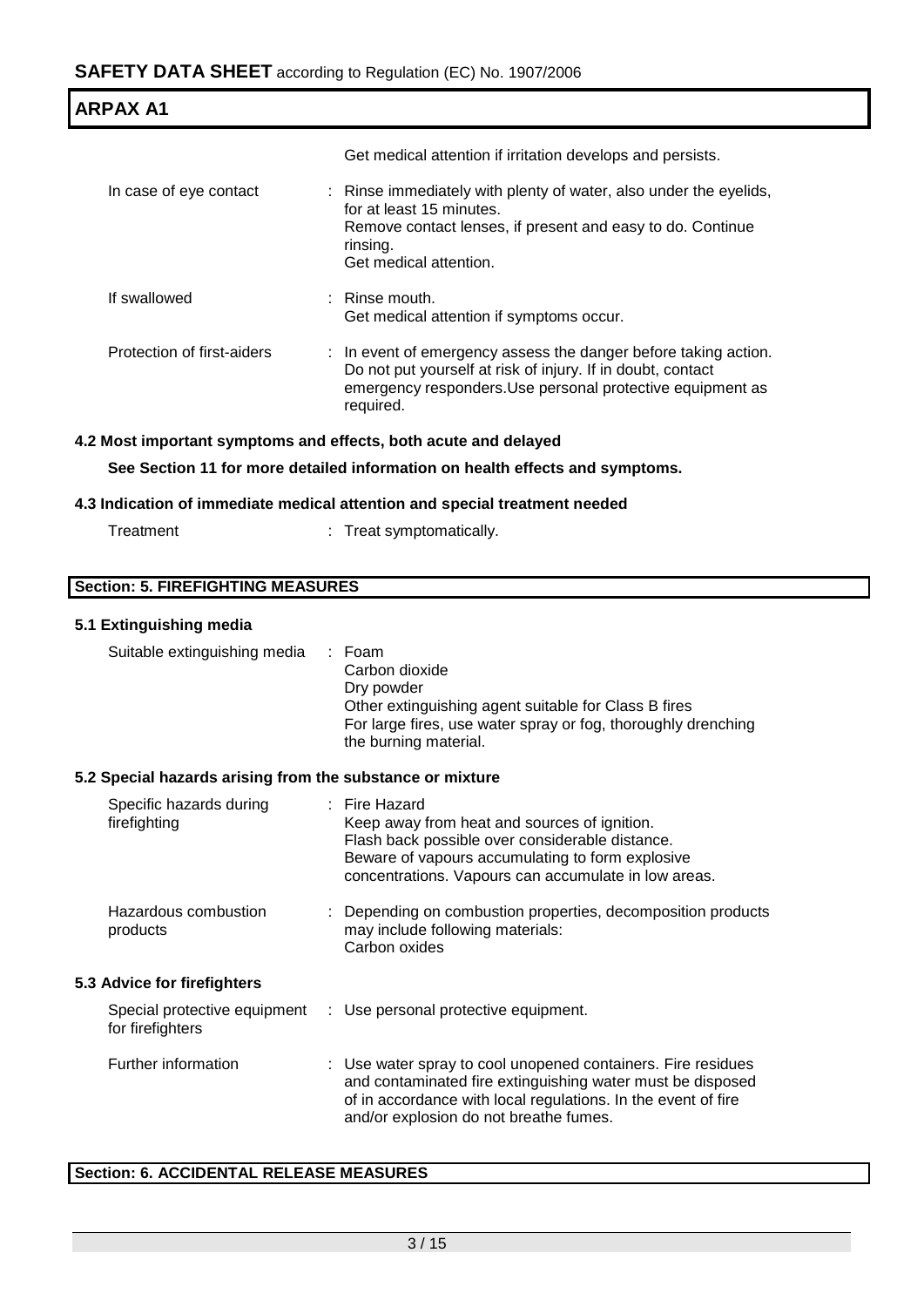### **6.1 Personal precautions, protective equipment and emergency procedures**

| Advice for non-emergency<br>personnel | : Ensure adequate ventilation.<br>Remove all sources of ignition.<br>Ensure clean-up is conducted by trained personnel only.<br>Refer to protective measures listed in sections 7 and 8. |
|---------------------------------------|------------------------------------------------------------------------------------------------------------------------------------------------------------------------------------------|
| Advice for emergency<br>responders    | : If specialised clothing is required to deal with the spillage, take<br>note of any information in Section 8 on suitable and unsuitable<br>materials.                                   |
| <b>6.2 Environmental precautions</b>  |                                                                                                                                                                                          |
| Environmental precautions             | : Do not allow contact with soil, surface or ground water.                                                                                                                               |
|                                       |                                                                                                                                                                                          |

### **6.3 Methods and materials for containment and cleaning up**

| Methods for cleaning up | : Eliminate all ignition sources if safe to do so.                                                                   |
|-------------------------|----------------------------------------------------------------------------------------------------------------------|
|                         | Stop leak if safe to do so.                                                                                          |
|                         | Contain spillage, and then collect with non-combustible                                                              |
|                         | absorbent material, (e.g. sand, earth, diatomaceous earth,                                                           |
|                         | vermiculite) and place in container for disposal according to                                                        |
|                         | local / national regulations (see section 13).                                                                       |
|                         | Flush away traces with water.                                                                                        |
|                         | For large spills, dike spilled material or otherwise contain<br>material to ensure runoff does not reach a waterway. |

### **6.4 Reference to other sections**

See Section 1 for emergency contact information. For personal protection see section 8. See Section 13 for additional waste treatment information.

### **Section: 7. HANDLING AND STORAGE**

### **7.1 Precautions for safe handling**

| Advice on safe handling                                          | : Avoid contact with skin and eyes. Take necessary action to<br>avoid static electricity discharge (which might cause ignition of<br>organic vapours). Keep away from fire, sparks and heated<br>surfaces. Do not breathe spray, vapour. Wash hands<br>thoroughly after handling. Use only with adequate ventilation. |
|------------------------------------------------------------------|-----------------------------------------------------------------------------------------------------------------------------------------------------------------------------------------------------------------------------------------------------------------------------------------------------------------------|
| Hygiene measures                                                 | : Handle in accordance with good industrial hygiene and safety<br>practice. Remove and wash contaminated clothing before re-<br>use. Wash face, hands and any exposed skin thoroughly after<br>handling.                                                                                                              |
| 7.2 Conditions for safe storage, including any incompatibilities |                                                                                                                                                                                                                                                                                                                       |
| Requirements for storage<br>areas and containers                 | : Keep away from heat and sources of ignition. Keep in a cool,<br>well-ventilated place. Keep away from oxidizing agents. Keep<br>out of reach of children. Keep container tightly closed. Store in<br>suitable labelled containers.                                                                                  |
| Suitable material                                                | : Keep in properly labelled containers.                                                                                                                                                                                                                                                                               |
| <b>7.3 Specific end uses</b>                                     |                                                                                                                                                                                                                                                                                                                       |
| Specific use(s)                                                  | <b>CLEANER</b>                                                                                                                                                                                                                                                                                                        |
|                                                                  |                                                                                                                                                                                                                                                                                                                       |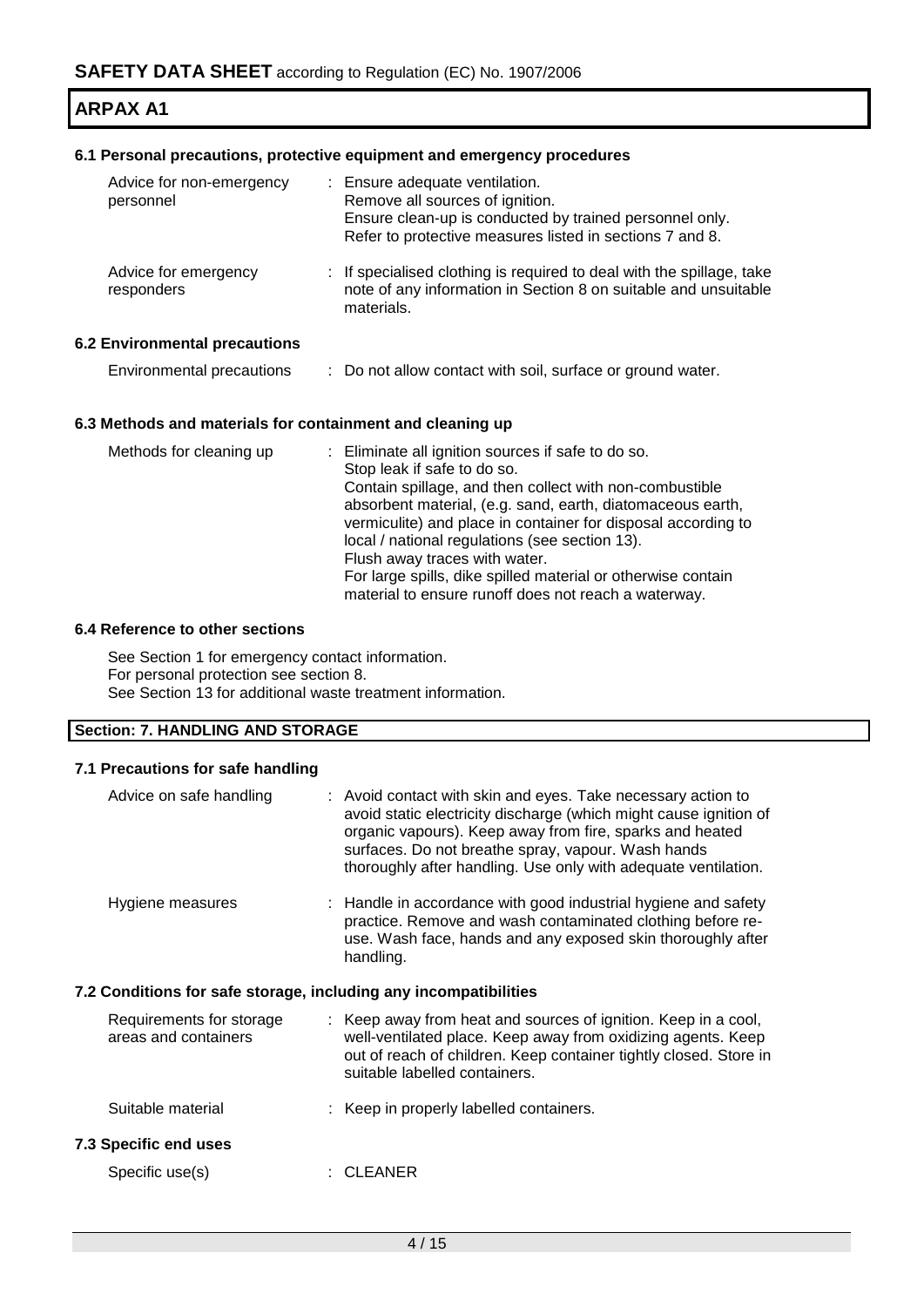### **Section: 8. EXPOSURE CONTROLS/PERSONAL PROTECTION**

### **8.1 Control parameters**

### **Occupational Exposure Limits**

| Components                       | CAS-No.     |                                                   | Value type (Form<br>of exposure)                                           | Control parameters                                                              | <b>Basis</b> |  |  |
|----------------------------------|-------------|---------------------------------------------------|----------------------------------------------------------------------------|---------------------------------------------------------------------------------|--------------|--|--|
|                                  |             |                                                   |                                                                            |                                                                                 |              |  |  |
| 1-Methoxy-2-                     | 107-98-2    |                                                   | OELV - 8 hrs                                                               | $100$ ppm                                                                       | IR_OEL       |  |  |
| Propanol                         |             |                                                   | (TWA)                                                                      | 375 mg/m3                                                                       |              |  |  |
| Further information              | Sk          |                                                   | Substances which have the capacity to penetrate intact skin when they come |                                                                                 |              |  |  |
|                                  |             |                                                   |                                                                            | in contact with it, and be absorbed into the body                               |              |  |  |
|                                  | <b>IOEL</b> |                                                   | Indicative Occupational Exposure Limit Value                               |                                                                                 |              |  |  |
|                                  | v           |                                                   |                                                                            |                                                                                 |              |  |  |
|                                  |             |                                                   | OELV - 15 min                                                              | $150$ ppm                                                                       | IR OEL       |  |  |
|                                  |             |                                                   | (STEL)                                                                     | 568 mg/m3                                                                       |              |  |  |
| Further information              | Sk          |                                                   | Substances which have the capacity to penetrate intact skin when they come |                                                                                 |              |  |  |
|                                  |             | in contact with it, and be absorbed into the body |                                                                            |                                                                                 |              |  |  |
|                                  | <b>IOEL</b> |                                                   | Indicative Occupational Exposure Limit Value                               |                                                                                 |              |  |  |
|                                  | V           |                                                   |                                                                            |                                                                                 |              |  |  |
| Triethanolamine                  | 102-71-6    |                                                   | OELV - 8 hrs                                                               | $5 \text{ mg/m}$ 3                                                              | IR_OEL       |  |  |
|                                  |             |                                                   | (TWA)                                                                      |                                                                                 |              |  |  |
| Further information              |             |                                                   |                                                                            | Where no specific short-term exposure limit is listed, a figure three times the |              |  |  |
|                                  |             |                                                   | long-term exposure limit value should be used                              |                                                                                 |              |  |  |
| $111 - 42 - 2$<br>Diethanolamine |             |                                                   | OELV - 8 hrs                                                               | 1 mg/m $3$                                                                      | IR_OEL       |  |  |
|                                  |             | (TWA) (Inhalable                                  |                                                                            |                                                                                 |              |  |  |
|                                  |             |                                                   |                                                                            |                                                                                 |              |  |  |
|                                  |             |                                                   | fraction and<br>vapour)                                                    |                                                                                 |              |  |  |
|                                  |             |                                                   |                                                                            |                                                                                 |              |  |  |
| Further information              |             |                                                   |                                                                            | Where no specific short-term exposure limit is listed, a figure three times the |              |  |  |
|                                  |             |                                                   | long-term exposure limit value should be used                              |                                                                                 |              |  |  |

### DNEL

| Diethanolamine       | End Use: Workers<br>Exposure routes: Dermal<br>Potential health effects: long term - systemic<br>$0.13$ mg/kg<br>End Use: Workers<br>Exposure routes: Inhalation<br>Potential health effects: long-term - local<br>Value: 1 mg/m3 |
|----------------------|-----------------------------------------------------------------------------------------------------------------------------------------------------------------------------------------------------------------------------------|
| 1-Methoxy-2-Propanol | End Use: Workers<br>÷<br>Exposure routes: Inhalation<br>Potential health effects: short-term - local<br>Value: 553.5 mg/m3                                                                                                        |
|                      | End Use: Workers<br>Exposure routes: Dermal<br>Potential health effects: long term - systemic                                                                                                                                     |
|                      | End Use: Workers<br>Exposure routes: Inhalation<br>Potential health effects: long term - systemic<br>Value: 369 mg/m3                                                                                                             |
| Triethanolamine      | End Use: Workers<br>Exposure routes: Inhalation<br>Potential health effects: Long-term systemic effects<br>Value: 5 mg/m3                                                                                                         |
|                      | End Use: Workers<br>Exposure routes: Inhalation                                                                                                                                                                                   |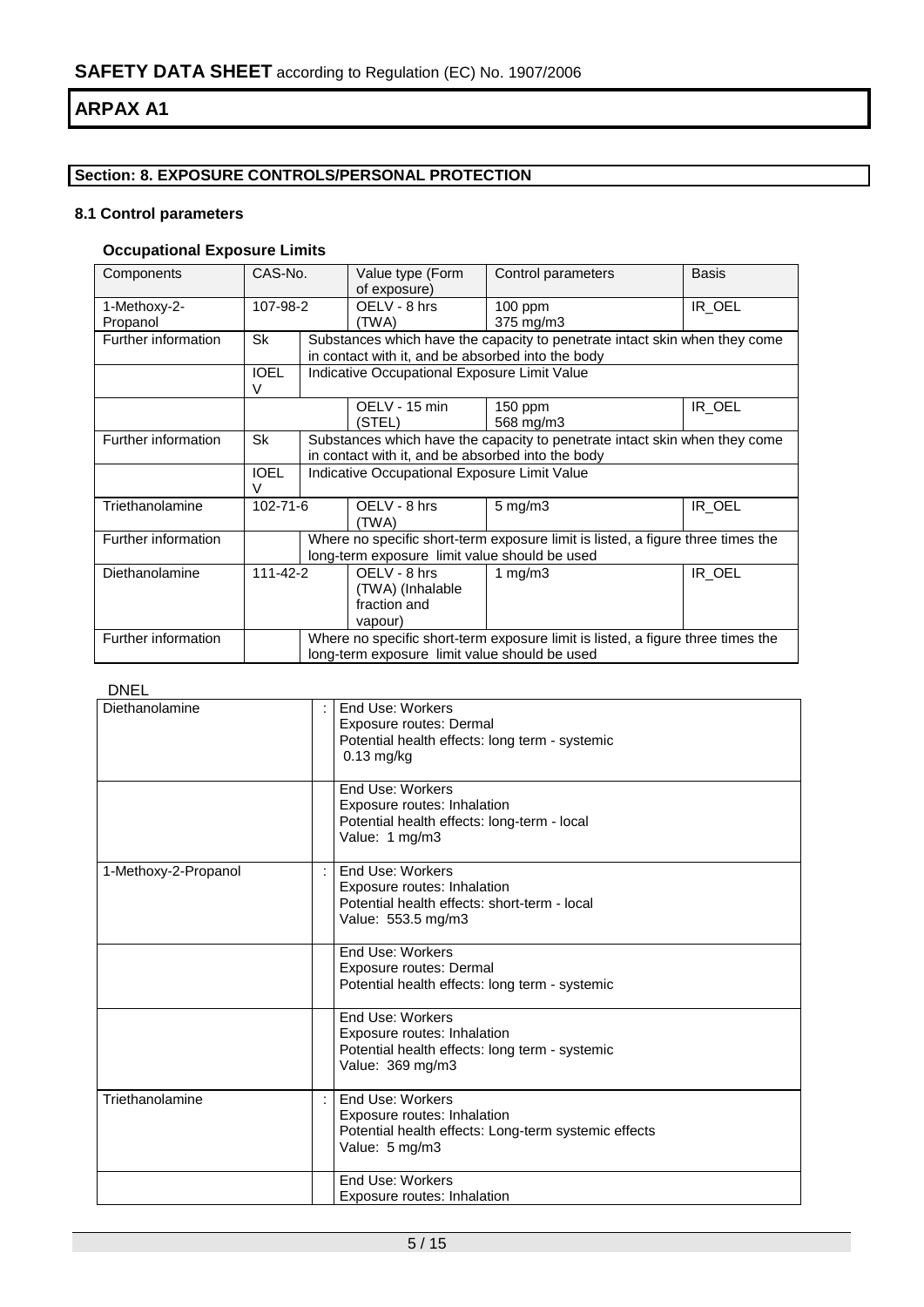| Potential health effects: Long-term local effects<br>Value: 5 mg/m3                                                              |
|----------------------------------------------------------------------------------------------------------------------------------|
| <b>End Use: Workers</b><br>Exposure routes: Dermal<br>Potential health effects: Long-term systemic effects<br>Value: 6.3 mg/cm2  |
| End Use: Consumers<br>Exposure routes: Inhalation<br>Potential health effects: Long-term systemic effects<br>Value: 1.25 mg/m3   |
| End Use: Consumers<br>Exposure routes: Inhalation<br>Potential health effects: Long-term local effects<br>Value: 1.25 mg/m3      |
| End Use: Consumers<br>Exposure routes: Dermal<br>Potential health effects: Long-term systemic effects<br>Value: 3.1 mg/cm2       |
| <b>End Use: Consumers</b><br>Exposure routes: Ingestion<br>Potential health effects: Long-term systemic effects<br>Value: 13 ppm |

### PNEC

| ,,,,,                |                                           |
|----------------------|-------------------------------------------|
| Diethanolamine       | Fresh water<br>÷<br>Value: 0.0022 mg/l    |
|                      | Marine water<br>Value: 0.00022 mg/l       |
|                      | Intermittent release<br>Value: 0.022 mg/l |
|                      | <b>STP</b><br>Value: 100 mg/l             |
|                      | Sediment<br>Value: 0.019 mg/kg            |
|                      | Soil<br>Value: 0.00108 mg/kg              |
| 1-Methoxy-2-Propanol | Fresh water<br>÷<br>Value: 10 mg/l        |
|                      | Marine water<br>Value: 1 mg/l             |
|                      | Intermittent release<br>Value: 100 mg/l   |
|                      | <b>STP</b><br>Value: 100 mg/l             |
|                      | Fresh water sediment<br>Value: 52.3 mg/kg |
|                      | Marine sediment<br>Value: 5.2 mg/kg       |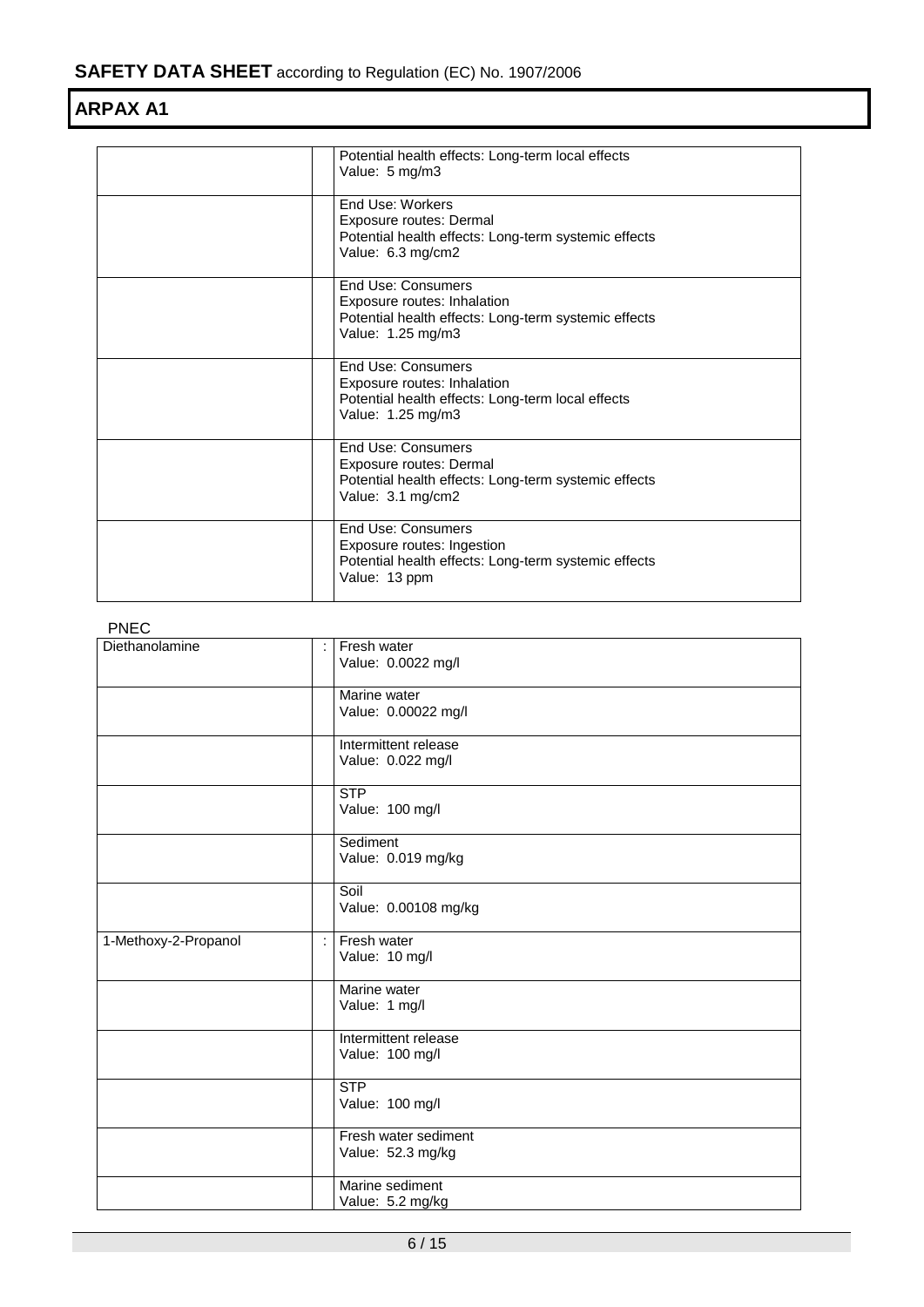|                 |    | Soil<br>Value: 5.49 mg/kg                    |
|-----------------|----|----------------------------------------------|
| Triethanolamine | ÷. | Fresh water<br>Value: 0.32 mg/l              |
|                 |    | Marine water<br>Value: 0.032 mg/l            |
|                 |    | Intermittent use/release<br>Value: 5.12 mg/l |
|                 |    | Fresh water sediment<br>Value: 1.7 mg/kg     |
|                 |    | Marine sediment<br>Value: 1.7 mg/kg          |
|                 |    | Sewage treatment plant<br>Value: 10 mg/l     |
|                 |    | Soil<br>Value: 0.151 mg/kg                   |

### **8.2 Exposure controls**

### **Appropriate engineering controls**

Effective exhaust ventilation system. Maintain air concentrations below occupational exposure standards.

### **Individual protection measures**

| Hygiene measures                          | : Handle in accordance with good industrial hygiene and safety<br>practice. Remove and wash contaminated clothing before re-<br>use. Wash face, hands and any exposed skin thoroughly after<br>handling.                                                                                                                                                                                                |
|-------------------------------------------|---------------------------------------------------------------------------------------------------------------------------------------------------------------------------------------------------------------------------------------------------------------------------------------------------------------------------------------------------------------------------------------------------------|
| Eye/face protection (EN<br>166)           | : Safety glasses with side-shields                                                                                                                                                                                                                                                                                                                                                                      |
| Hand protection (EN 374)                  | : Recommended preventive skin protection<br>Gloves<br>Nitrile rubber<br>butyl-rubber<br>Breakthrough time: $1 - 4$ hours<br>Minimum thickness for butyl-rubber 0.3 mm for nitrile rubber<br>0.2 mm or equivalent (please refer to the gloves<br>manufacturer/distributor for advise).<br>Gloves should be discarded and replaced if there is any<br>indication of degradation or chemical breakthrough. |
| Skin and body protection<br>(EN 14605)    | : Wear suitable protective clothing.                                                                                                                                                                                                                                                                                                                                                                    |
| Respiratory protection (EN<br>143, 14387) | : When respiratory risks cannot be avoided or sufficiently<br>limited by technical means of collective protection or by<br>measures, methods or procedures of work organization,<br>consider the use of certified respiratory protection equipment<br>meeting EU requirements (89/656/EEC, (EU) 2016/425), or                                                                                           |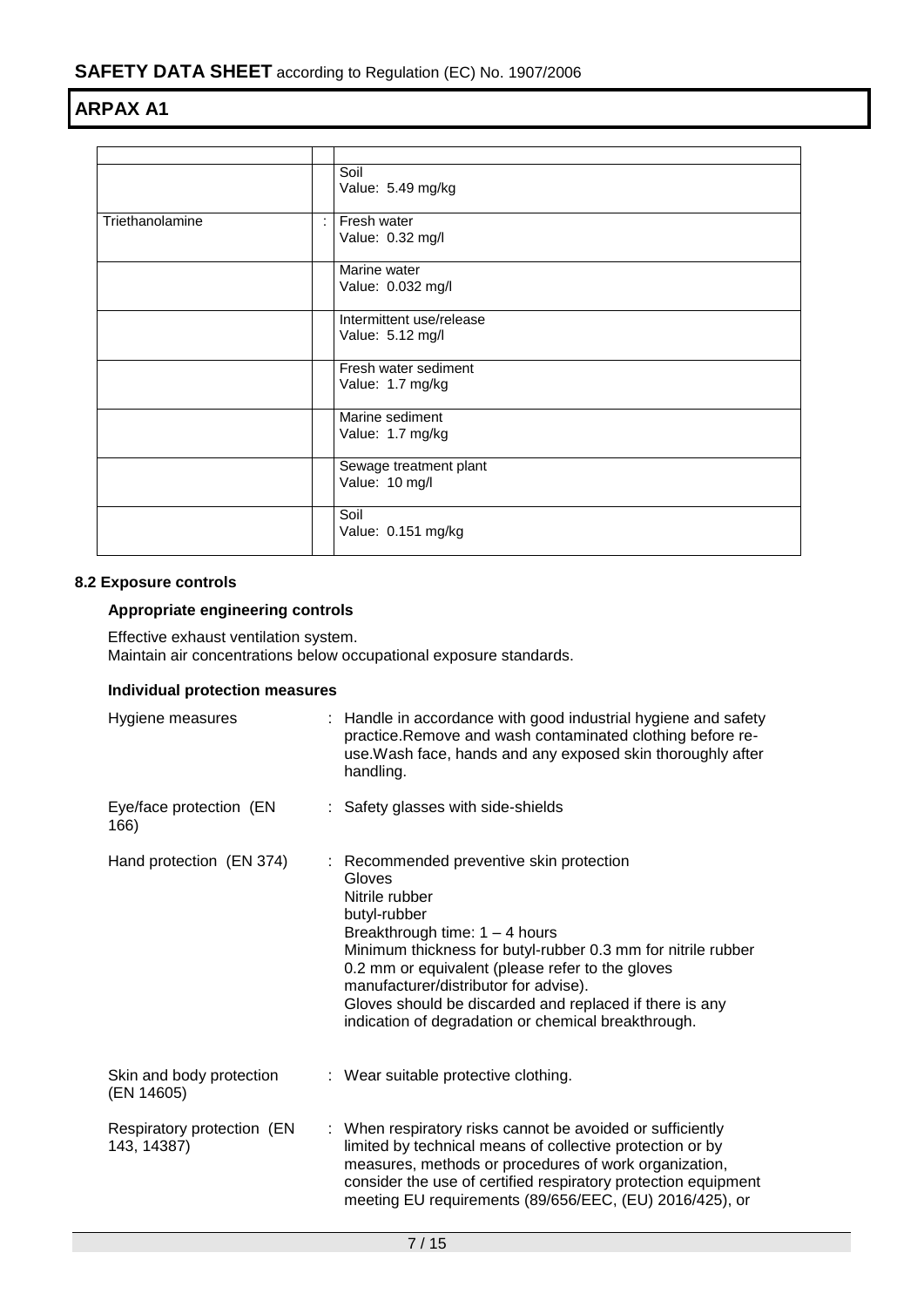equivalent, with filter type:A-P

### **Environmental exposure controls**

| General advice | : Consider the provision of containment around storage |
|----------------|--------------------------------------------------------|
|                | vessels.                                               |

### **Section: 9. PHYSICAL AND CHEMICAL PROPERTIES**

### **9.1 Information on basic physical and chemical properties**

| Appearance                                 |    | liquid                                      |
|--------------------------------------------|----|---------------------------------------------|
| Colour                                     |    | Clear, blue                                 |
| Odour                                      |    | characteristic                              |
| Flash point                                |    | 46 °C                                       |
|                                            |    |                                             |
| рH<br><b>Odour Threshold</b>               |    | : $7 - 8$ , $(20 °C)$                       |
|                                            |    | no data available                           |
| Melting point/freezing point               | ÷  | no data available                           |
| Initial boiling point and boiling<br>range | ÷. | no data available                           |
| Evaporation rate                           | ÷  | no data available                           |
| Flammability (solid, gas)                  |    | no data available                           |
| Upper explosion limit                      |    | no data available                           |
| Lower explosion limit                      | ÷  | no data available                           |
| Vapour pressure                            |    | no data available                           |
| Relative vapour density                    |    | no data available                           |
| Relative density                           |    | $0.90 - 0.95$                               |
| Solubility(ies)                            |    |                                             |
| Water solubility                           |    | soluble in cold water, soluble in hot water |
| Solubility in other solvents               | ÷. | no data available                           |
| Partition coefficient: n-<br>octanol/water | ÷  | no data available                           |
| Auto-ignition temperature                  | ÷  | no data available                           |
| Thermal decomposition                      | t. | no data available                           |
| Viscosity, dynamic                         |    | no data available                           |
| Viscosity, kinematic                       |    | no data available                           |
| <b>Explosive properties</b>                |    | no data available                           |
| Oxidizing properties                       |    | no data available                           |
|                                            |    |                                             |

### **9.2 Other information**

no data available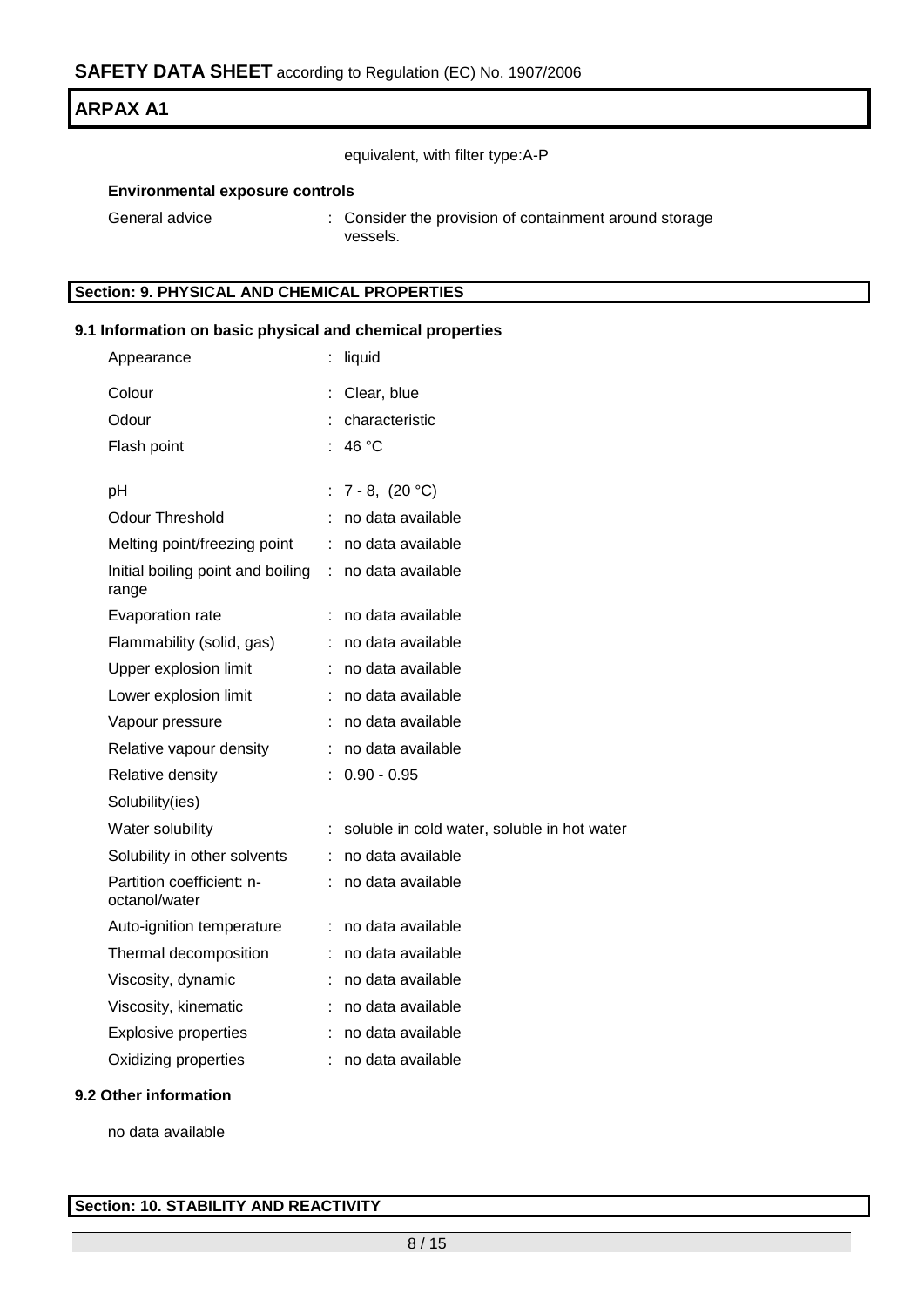### **10.1 Reactivity**

No dangerous reaction known under conditions of normal use.

### **10.2 Chemical stability**

Stable under normal conditions.

### **10.3 Possibility of hazardous reactions**

| Hazardous reactions | No dangerous reaction known under conditions of normal use. |  |  |  |
|---------------------|-------------------------------------------------------------|--|--|--|
|                     |                                                             |  |  |  |

#### **10.4 Conditions to avoid**

Conditions to avoid : Heat, flames and sparks.

### **10.5 Incompatible materials**

| Materials to avoid | Strong oxidizing agents |
|--------------------|-------------------------|
|--------------------|-------------------------|

### **10.6 Hazardous decomposition products**

| Hazardous decomposition | : Depending on combustion properties, decomposition products |
|-------------------------|--------------------------------------------------------------|
| products                | may include following materials:                             |
|                         | Carbon oxides                                                |

### **Section: 11. TOXICOLOGICAL INFORMATION**

### **11.1 Information on toxicological effects**

| Information on likely routes of | : Inhalation, Eye contact, Skin contact |
|---------------------------------|-----------------------------------------|
| exposure                        |                                         |

#### **Toxicity**

### **Product**

| Acute oral toxicity                  | : There is no data available for this product. |
|--------------------------------------|------------------------------------------------|
| Acute inhalation toxicity            | There is no data available for this product.   |
| Acute dermal toxicity                | There is no data available for this product.   |
| Skin corrosion/irritation            | : There is no data available for this product. |
| Serious eye damage/eye<br>irritation | : There is no data available for this product. |
| Respiratory or skin<br>sensitization | : There is no data available for this product. |
| Carcinogenicity                      | : There is no data available for this product. |
| Reproductive effects                 | : There is no data available for this product. |
| Germ cell mutagenicity               | : There is no data available for this product. |
| Teratogenicity                       | There is no data available for this product.   |
| STOT - single exposure               | : There is no data available for this product. |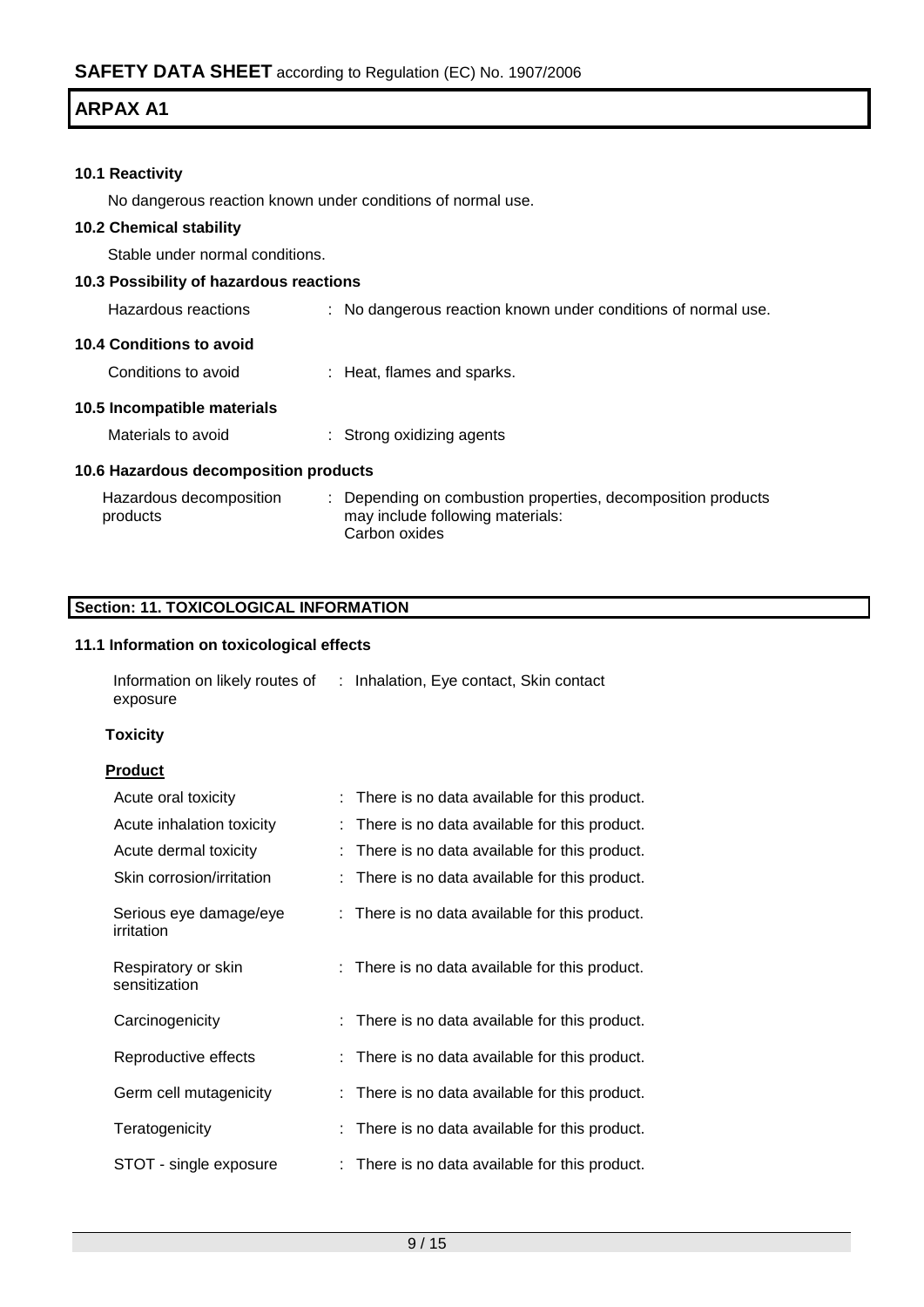| <b>ARPAX A1</b>                       |                                                                                              |
|---------------------------------------|----------------------------------------------------------------------------------------------|
| STOT - repeated exposure              | : There is no data available for this product.                                               |
| Aspiration toxicity                   | : There is no data available for this product.                                               |
| <b>Components</b>                     |                                                                                              |
| Acute oral toxicity                   | 1-Butoxy-2-Propanol<br>LD50 rat: 2,500 mg/kg                                                 |
|                                       | Diethanolamine<br>LD50 rat: 755 mg/kg                                                        |
|                                       | 1-Methoxy-2-Propanol<br>LD50 rat: > 5,000 mg/kg<br>LD50 rat: 4,016 mg/kg                     |
|                                       | Triethanolamine<br>LD50 rat: 6,400 mg/kg                                                     |
| <b>Components</b>                     |                                                                                              |
| Acute inhalation toxicity             | 1-Methoxy-2-Propanol<br>LC50 rat: 27.3 mg/l<br>Exposure time: 4 h<br>Test atmosphere: vapour |
| <b>Components</b>                     |                                                                                              |
| Acute dermal toxicity                 | : 1-Butoxy-2-Propanol<br>LD50 rat: 2,193 mg/kg                                               |
|                                       | Diethanolamine<br>LD50 rabbit: 8,180 mg/kg                                                   |
|                                       | 1-Methoxy-2-Propanol<br>LD50 rabbit: > 13,000 mg/kgLD50 rat: > 2000                          |
| <b>Potential Health Effects</b>       |                                                                                              |
| Eyes                                  | : Causes serious eye irritation.                                                             |
| Skin                                  | Causes skin irritation.                                                                      |
| Ingestion                             | Health injuries are not known or expected under normal<br>use.                               |
| Inhalation                            | : Inhalation may cause central nervous system effects.                                       |
| <b>Chronic Exposure</b>               | Health injuries are not known or expected under normal<br>use.                               |
| <b>Experience with human exposure</b> |                                                                                              |
| Eye contact                           | : Redness, Pain, Irritation                                                                  |
| Skin contact                          | : Redness, Irritation                                                                        |

| Ingestion  | : No symptoms known or expected. |
|------------|----------------------------------|
| Inhalation | : Dizziness, Drowsiness          |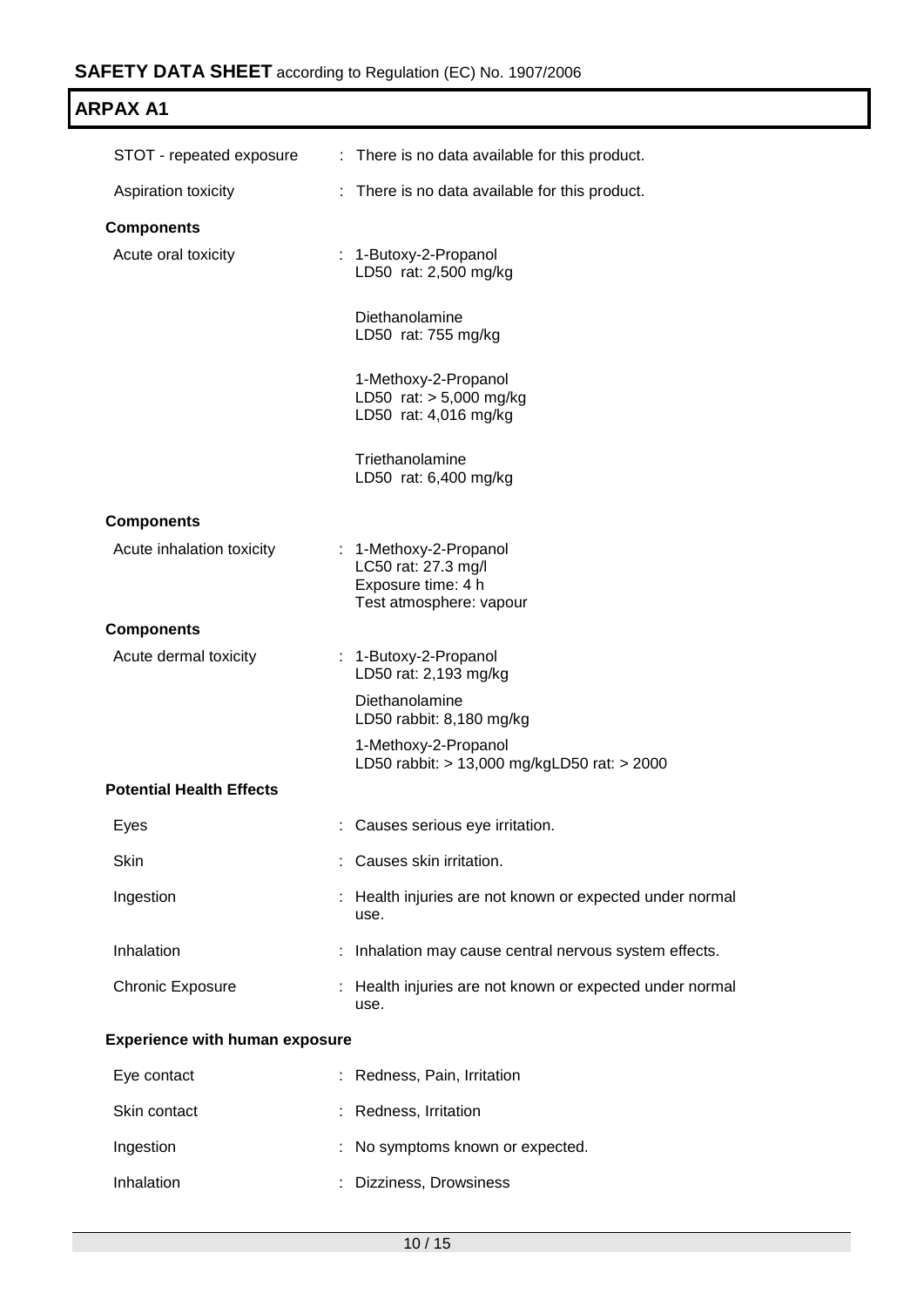| <b>ARPAX A1</b>                                        |                                                                                                                                                                        |
|--------------------------------------------------------|------------------------------------------------------------------------------------------------------------------------------------------------------------------------|
| <b>Further information</b>                             | : no data available                                                                                                                                                    |
| <b>Section: 12. ECOLOGICAL INFORMATION</b>             |                                                                                                                                                                        |
| 12.1 Ecotoxicity                                       |                                                                                                                                                                        |
| <b>Product</b>                                         |                                                                                                                                                                        |
| <b>Environmental Effects</b>                           | : This product has no known ecotoxicological effects.                                                                                                                  |
| Toxicity to fish                                       | : no data available                                                                                                                                                    |
| Toxicity to daphnia and other<br>aquatic invertebrates | : no data available                                                                                                                                                    |
| Toxicity to algae                                      | : no data available                                                                                                                                                    |
| <b>Components</b>                                      |                                                                                                                                                                        |
| Toxicity to fish                                       | : 1-Methoxy-2-Propanol<br>96 h LC50 Fish: > 1,000 mg/l<br>96 h LC50 Rainbow Trout: >= 1,000 mg/l<br>Method: OECD 203                                                   |
|                                                        | Triethanolamine<br>96 h LC50: 11,800 mg/l                                                                                                                              |
| <b>Components</b>                                      |                                                                                                                                                                        |
| Toxicity to daphnia and other<br>aquatic invertebrates | 1-Butoxy-2-Propanol<br>÷<br>48 h EC50: > 1,000 mg/l                                                                                                                    |
|                                                        | Diethanolamine<br>48 h EC50 Daphnia: 65.5 mg/l                                                                                                                         |
|                                                        | 1-Methoxy-2-Propanol<br>48 h LC50 Daphnia magna: 21,100 - 25,900 mg/l<br>Method: Other guidelines                                                                      |
|                                                        | Triethanolamine<br>48 h EC50: 609.88 mg/l                                                                                                                              |
| <b>Components</b>                                      |                                                                                                                                                                        |
| Toxicity to algae                                      | : 1-Methoxy-2-Propanol<br>7 d EC50 Green Algae (Pseudokirchneriella<br>subcapitata, previously Selenastrum capricornutum): ><br>1,000 mg/l<br>Method: Other guidelines |
|                                                        | Triethanolamine<br>72 h EC50: > 100 mg/l                                                                                                                               |
| <b>Components</b>                                      |                                                                                                                                                                        |
| Toxicity to bacteria                                   | : 1-Methoxy-2-Propanol<br>3 h IC50 Sewage Microorganisms: > 1,000 mg/l<br>Method: OECD 209                                                                             |
|                                                        | Triethanolamine<br>$> 1,000$ mg/l                                                                                                                                      |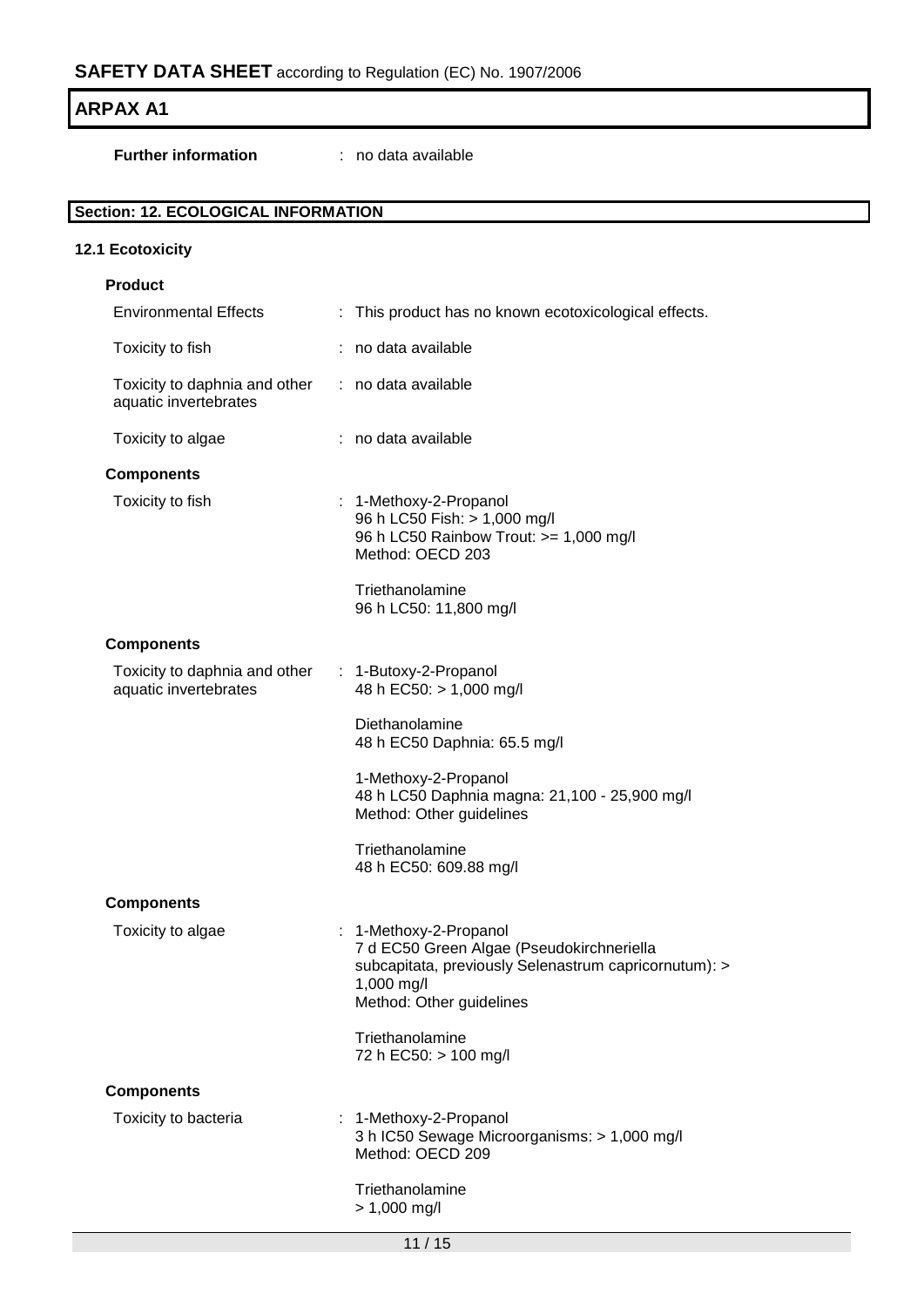#### **Components**

Toxicity to daphnia and other : Triethanolamine aquatic invertebrates (Chronic toxicity) 21 d NOEC: 125 mg/l

#### **12.2 Persistence and degradability**

#### **Product**

no data available

#### **Components**

Biodegradability : 1-Butoxy-2-Propanol Result: Readily biodegradable.

> Diethanolamine Result: Readily biodegradable.

2-methoxypropanol Result: no data available

1-Methoxy-2-Propanol Result: Readily biodegradable.

**Triethanolamine** Result: Readily biodegradable.

#### **12.3 Bioaccumulative potential**

no data available

#### **12.4 Mobility in soil**

no data available

#### **12.5 Results of PBT and vPvB assessment**

#### **Product**

Assessment : This substance/mixture contains no components considered to be either persistent, bioaccumulative and toxic (PBT), or very persistent and very bioaccumulative (vPvB) at levels of 0.1% or higher.

#### **12.6 Other adverse effects**

no data available

#### **Section: 13. DISPOSAL CONSIDERATIONS**

Dispose of in accordance with the European Directives on waste and hazardous waste.Waste codes should be assigned by the user, preferably in discussion with the waste disposal authorities.

#### **13.1 Waste treatment methods**

Product : Where possible recycling is preferred to disposal or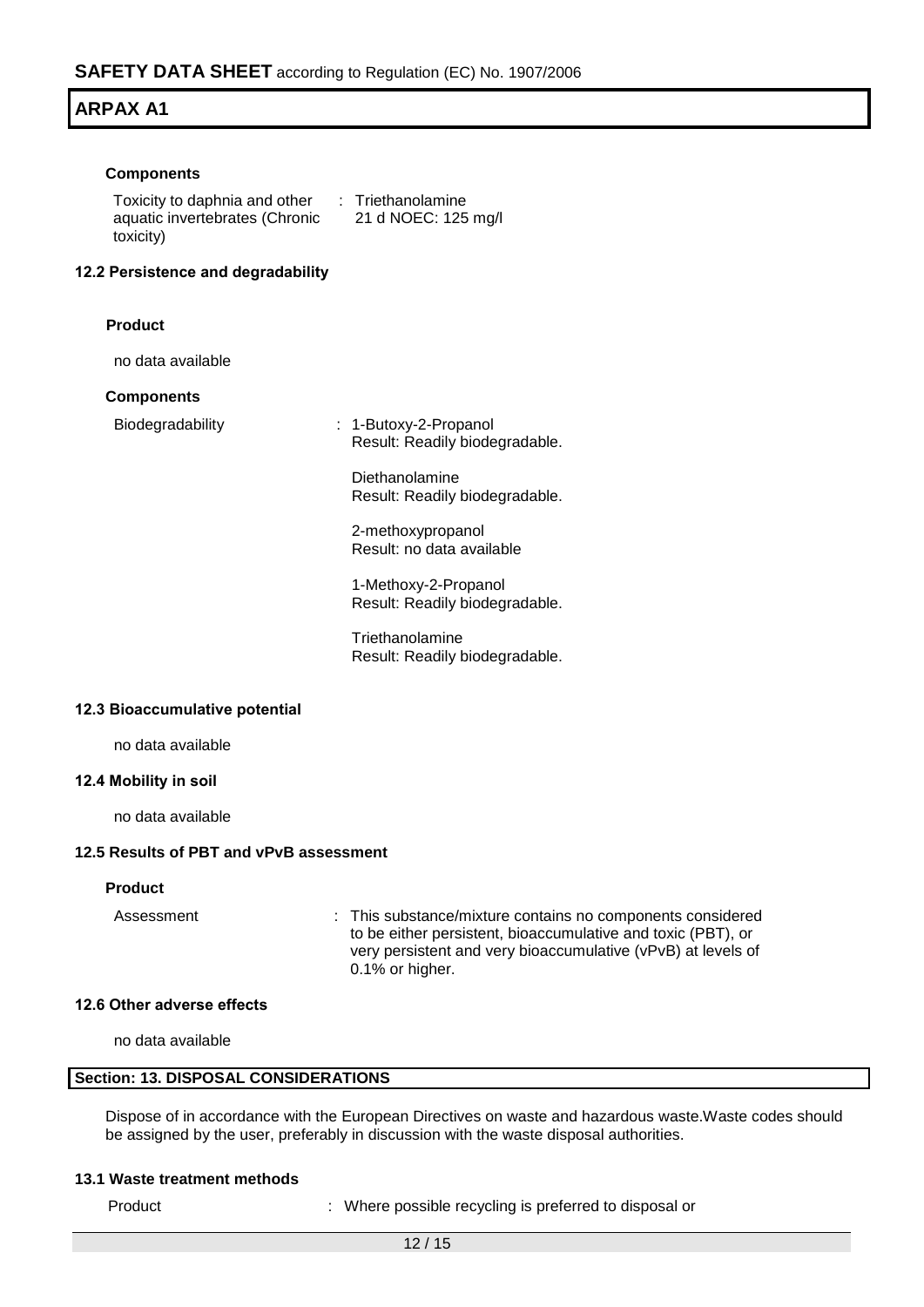| <b>ARPAX A1</b>                      |                                                                                                                                                                                                                                                                                                                                                                                                                                                                                                               |
|--------------------------------------|---------------------------------------------------------------------------------------------------------------------------------------------------------------------------------------------------------------------------------------------------------------------------------------------------------------------------------------------------------------------------------------------------------------------------------------------------------------------------------------------------------------|
|                                      | incineration.<br>If recycling is not practicable, dispose of in compliance with<br>local regulations.<br>Dispose of wastes in an approved waste disposal facility.                                                                                                                                                                                                                                                                                                                                            |
| Contaminated packaging               | : Dispose of as unused product.<br>Empty containers should be taken to an approved waste<br>handling site for recycling or disposal.<br>Do not re-use empty containers.                                                                                                                                                                                                                                                                                                                                       |
| Guidance for Waste Code<br>selection | : Organic wastes containing dangerous substances. If this<br>product is used in any further processes, the final user must<br>redefine and assign the most appropriate European Waste<br>Catalogue Code. It is the responsibility of the waste generator<br>to determine the toxicity and physical properties of the<br>material generated to determine the proper waste<br>identification and disposal methods in compliance with<br>applicable European (EU Directive 2008/98/EC) and local<br>regulations. |

### **Section: 14. TRANSPORT INFORMATION**

The shipper/consignor/sender is responsible to ensure that the packaging, labeling, and markings are in compliance with the selected mode of transport.

| Land transport (ADR/ADN/RID)<br>14.1 UN number:         | <b>UN 1993</b>                                  |
|---------------------------------------------------------|-------------------------------------------------|
| 14.2 UN proper shipping name:                           | FLAMMABLE LIQUID, N.O.S. (1-Methoxy-2-Propanol) |
| 14.3 Transport hazard class(es):<br>14.4 Packing group: | 3<br>Ш                                          |
| <b>14.5 Environmental hazards:</b>                      | No                                              |
| 14.6 Special precautions for user:                      | Not applicable.                                 |
| Air transport (IATA)                                    |                                                 |
| 14.1 UN number:                                         | <b>UN 1993</b>                                  |
| 14.2 UN proper shipping name:                           | FLAMMABLE LIQUID, N.O.S. (1-Methoxy-2-Propanol) |
| 14.3 Transport hazard class(es):                        | 3                                               |
| 14.4 Packing group:                                     | $\mathbf{III}$                                  |
| <b>14.5 Environmental hazards:</b>                      | No                                              |
| 14.6 Special precautions for user:                      | Not applicable.                                 |
| Sea transport (IMDG/IMO)                                |                                                 |
| 14.1 UN number:                                         | <b>UN 1993</b>                                  |
| 14.2 UN proper shipping name:                           | FLAMMABLE LIQUID, N.O.S. (1-Methoxy-2-Propanol) |
| 14.3 Transport hazard class(es):                        | 3                                               |
| 14.4 Packing group:                                     | Ш                                               |
| 14.5 Environmental hazards:                             | No                                              |
| 14.6 Special precautions for user:                      | Not applicable.                                 |
| 14.7 Transport in bulk according to                     | Not applicable.                                 |
| Annex II of MARPOL 73/78 and the IBC                    |                                                 |
| Code:                                                   |                                                 |

**Section: 15. REGULATORY INFORMATION**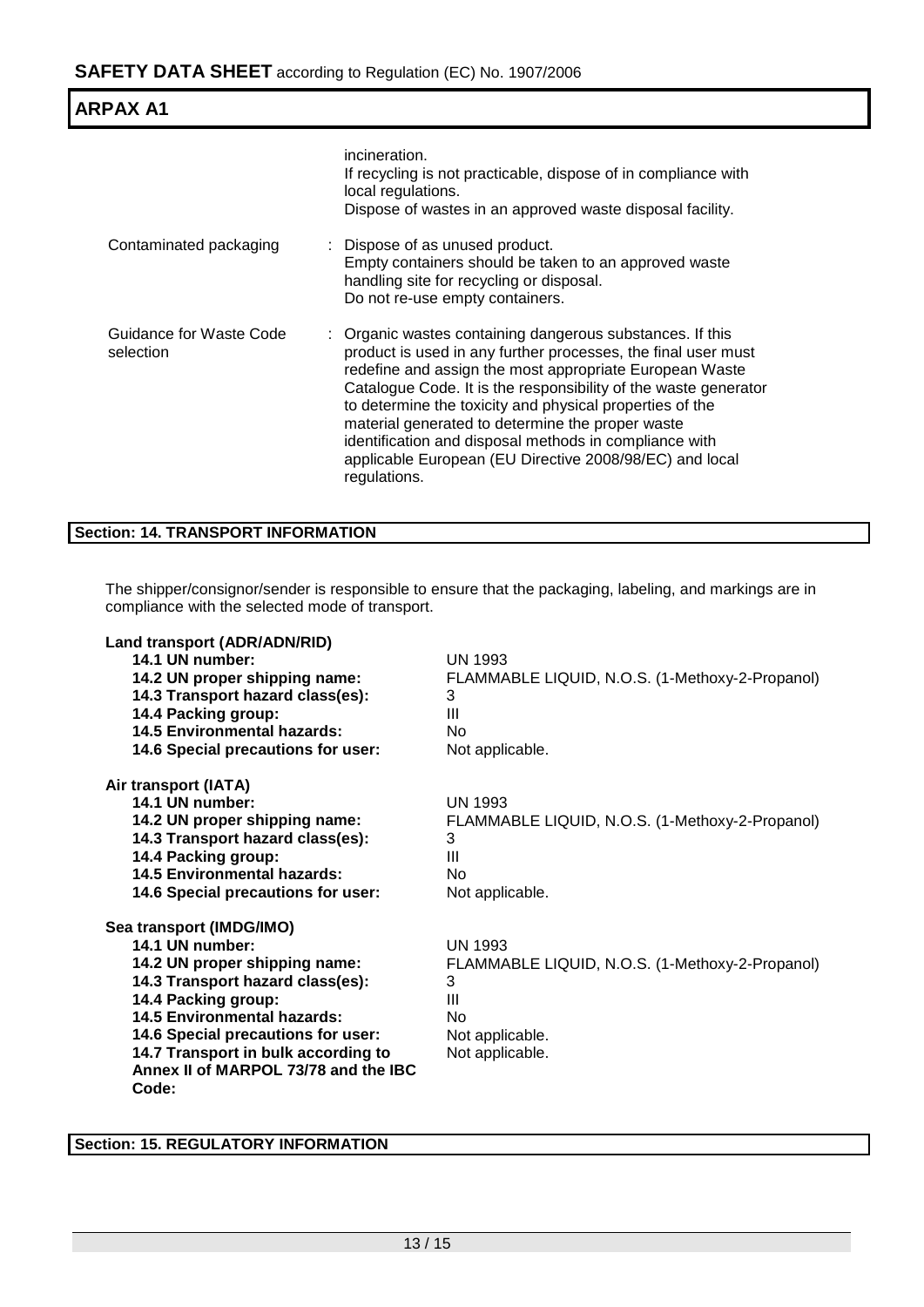**15.1 Safety, health and environmental regulations/legislation specific for the substance or mixture:**

### **INTERNATIONAL CHEMICAL CONTROL LAWS**

### **15.2 Chemical Safety Assessment:**

No Chemical Safety Assessment has been carried out on the product.

### **Section: 16. OTHER INFORMATION**

#### **Procedure used to derive the classification according to REGULATION (EC) No 1272/2008**

| <b>Classification</b>                               | <b>Justification</b>                |
|-----------------------------------------------------|-------------------------------------|
| Flammable liquids 3, H226                           | Based on product data or assessment |
| Skin irritation 2, H315                             | Calculation method                  |
| Eye irritation 2, H319                              | Calculation method                  |
| Specific target organ toxicity - single exposure 3, | Calculation method                  |
| H336                                                |                                     |

### **Full text of H-Statements**

| H <sub>226</sub>  | Flammable liquid and vapour.                                       |
|-------------------|--------------------------------------------------------------------|
| H302              | Harmful if swallowed.                                              |
| H315              | Causes skin irritation.                                            |
| H318              | Causes serious eye damage.                                         |
| H <sub>3</sub> 19 | Causes serious eye irritation.                                     |
| H <sub>335</sub>  | May cause respiratory irritation.                                  |
| H336              | May cause drowsiness or dizziness.                                 |
| <b>H360D</b>      | May damage the unborn child.                                       |
| H373              | May cause damage to organs through prolonged or repeated exposure. |

#### **Full text of other abbreviations**

ADN – European Agreement concerning the International Carriage of Dangerous Goods by Inland Waterways; ADR – European Agreement concerning the International Carriage of Dangerous Goods by Road; AICS – Australian Inventory of Chemical Substances; ASTM – American Society for the Testing of Materials; bw – Body weight; CLP – Classification Labelling Packaging Regulation; Regulation (EC) No 1272/2008; CMR – Carcinogen, Mutagen or Reproductive Toxicant; DIN – Standard of the German Institute for Standardisation; DSL – Domestic Substances List (Canada); ECHA – European Chemicals Agency; EC-Number – European Community number; ECx – Concentration associated with x% response; ELx – Loading rate associated with x% response; EmS – Emergency Schedule; ENCS – Existing and New Chemical Substances (Japan); ErCx – Concentration associated with x% growth rate response; GHS – Globally Harmonized System; GLP – Good Laboratory Practice; IARC – International Agency for Research on Cancer; IATA – International Air Transport Association; IBC – International Code for the Construction and Equipment of Ships carrying Dangerous Chemicals in Bulk; IC50 – Half maximal inhibitory concentration; ICAO – International Civil Aviation Organization; IECSC – Inventory of Existing Chemical Substances in China; IMDG – International Maritime Dangerous Goods; IMO – International Maritime Organization; ISHL – Industrial Safety and Health Law (Japan); ISO – International Organisation for Standardization; KECI – Korea Existing Chemicals Inventory; LC50 – Lethal Concentration to 50 % of a test population; LD50 – Lethal Dose to 50% of a test population (Median Lethal Dose); MARPOL – International Convention for the Prevention of Pollution from Ships; n.o.s. – Not Otherwise Specified; NO(A)EC – No Observed (Adverse) Effect Concentration; NO(A)EL – No Observed (Adverse) Effect Level; NOELR – No Observable Effect Loading Rate; NZIoC – New Zealand Inventory of Chemicals; OECD – Organization for Economic Co-operation and Development; OPPTS – Office of Chemical Safety and Pollution Prevention; PBT – Persistent, Bioaccumulative and Toxic substance; PICCS – Philippines Inventory of Chemicals and Chemical Substances; (Q)SAR – (Quantitative) Structure Activity Relationship; REACH – Regulation (EC) No 1907/2006 of the European Parliament and of the Council concerning the Registration, Evaluation, Authorisation and Restriction of Chemicals; RID – Regulations concerning the International Carriage of